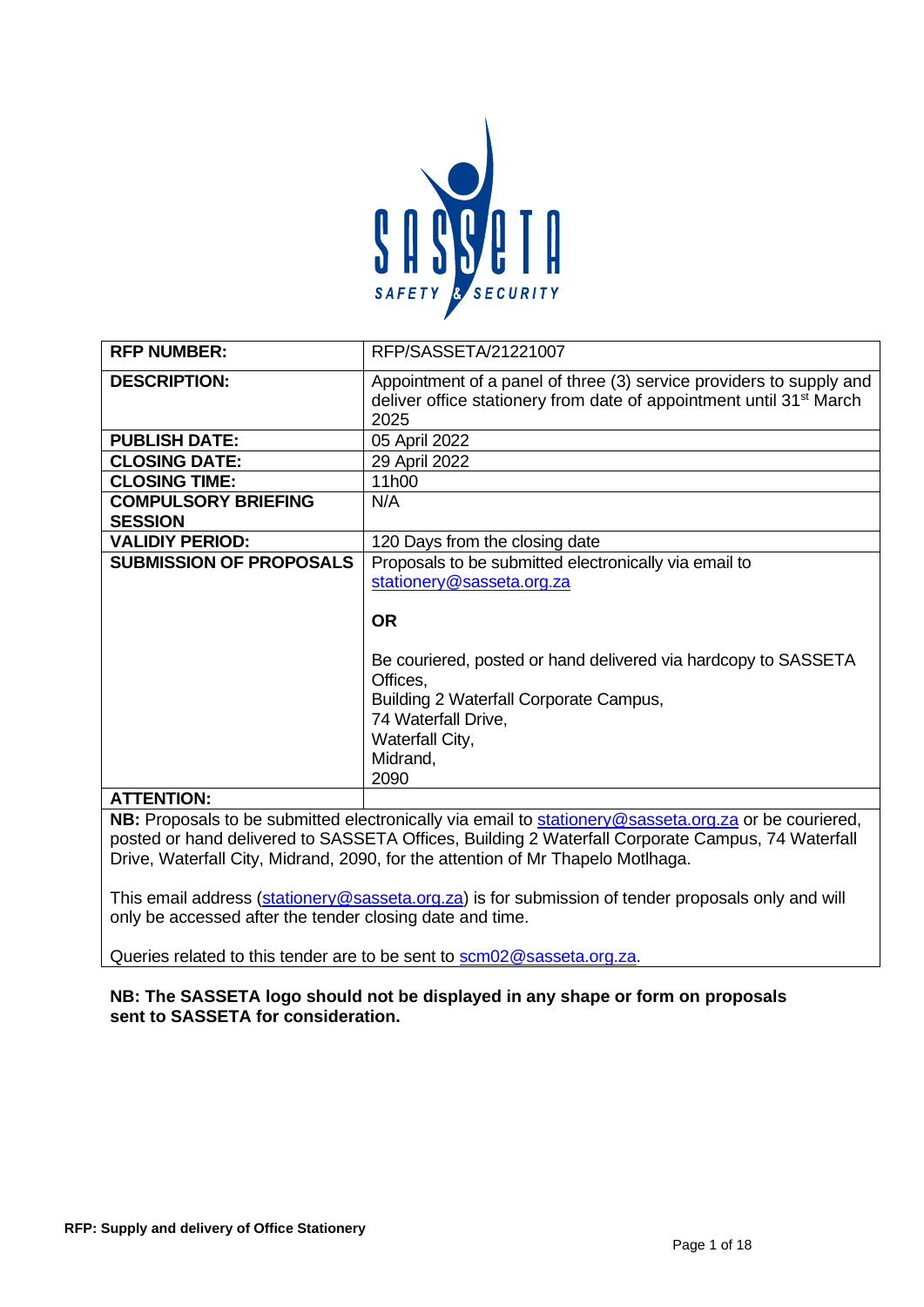# **DOCUMENTS IN THIS BID DOCUMENT PACK**

Bidders are to ensure that they have received all pages of this document, which consist of the following documents:

## **SECTION A**

- 1. RFP Submission Conditions and Instructions
- 2. Terms of Reference
- 3. Selection Process

# **SECTION B**

- 1. Special Conditions of Bid and Contract
- 2. Invitation to Quote (SBD 1)
- 3. Pricing Schedule (SBD 3.1)
- 4. Declaration of Interest (SBD 4)
- 5. Submission Checklist
- 6. General Conditions of Contract (Annexure A)
- 7. Map to SASSETA offices (Annexure B)
- 8. Total cost of Stationery items (Annexure C)

**NB: Bidders are required to return the SASSETA attached Standard Bidding (SBD) forms and not submit SBD forms from other entities.**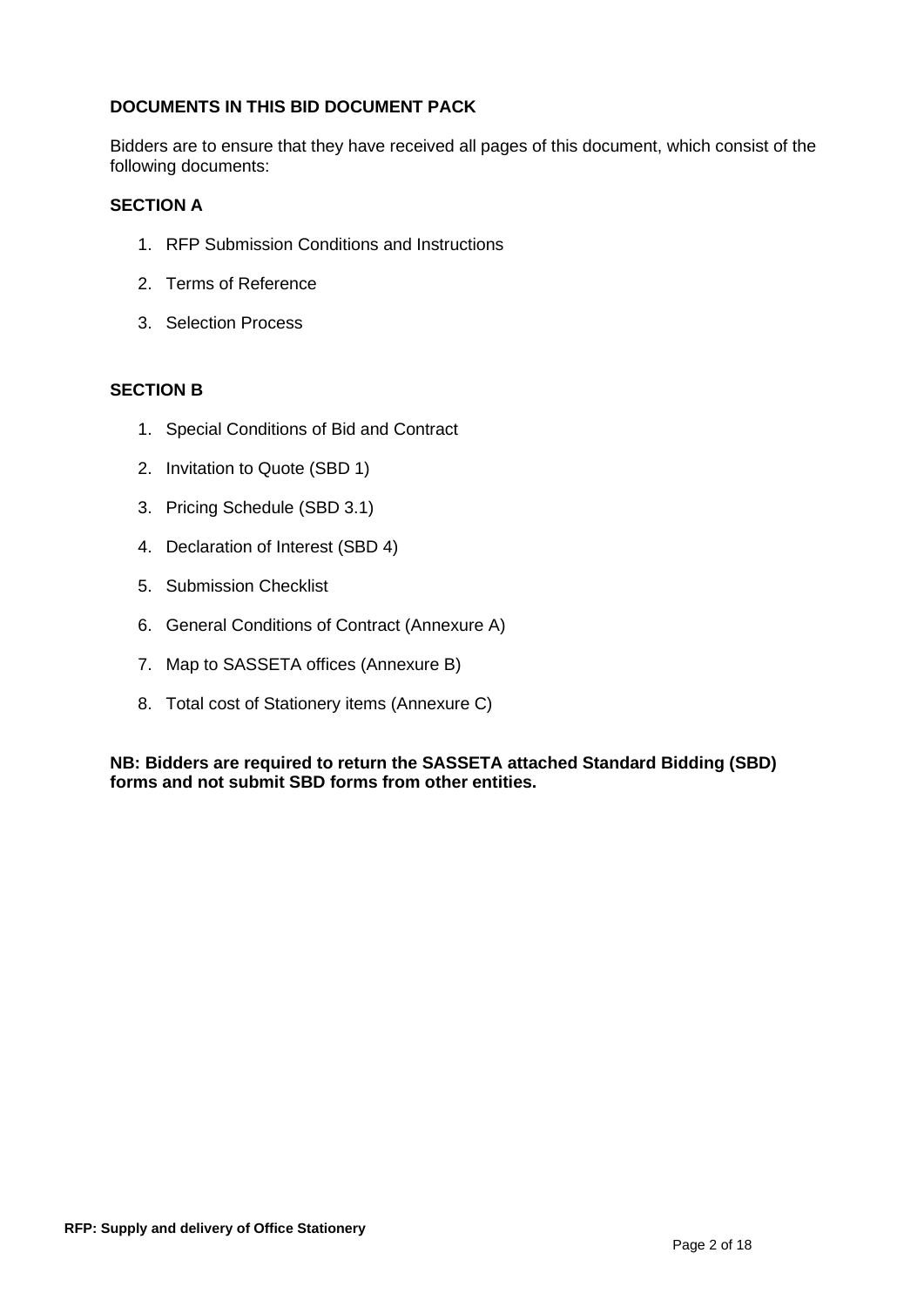## **1. RFP SUBMISSION CONDITIONS AND INSTRUCTIONS**

# **1.1 FRAUD AND CORRUPTION**

1.1.1. All Service Providers are to take note of the implications of contravening the Prevention and Combating of Corrupt Activities Act, Act No 12 of 2004 and any other Act applicable.

# **1.2 COMPULSORY BRIEFING SESSION**

1.2.1 There will be no briefing session for this request for proposals.

# **1.3 CLARIFICATIONS/QUERIES**

1.3.1 Any clarification required by a bidder regarding the meaning or interpretation of the Terms of Reference, or any other aspect concerning the bid, is to be requested in writing (e-mail) from **Mr Thapelo Motlhaga** at **[scm02@sasseta.org.za](mailto:scm02@sasseta.org.za)** by **Thursday 14 April 2022 at 14h00.** The bid **number** should be mentioned in all correspondence. **Telephonic requests for clarification will not be accepted**.

# **1.4 SUBMITTING BIDS**

- 1.4.1 Proposals to be submitted:
	- (A) Electronically via email to stationery@sasseta.org.za

## **OR**

(B) Be couriered, posted or hand delivered to: SASSETA Offices, Building 2 Waterfall Corporate Campus, 74 Waterfall Drive, Waterfall City, Midrand, 2090

for the attention of Mr Thapelo Motlhaga, quoting the:

- ❖ Reference no: RFP/SASSETA/21221007
- ❖ Closing date and time: Friday 29 April 2022 at 11h00
- ❖ The name and address of the bidder

# **1.5 LATE BIDS**

- 1.5.1 Bids received late shall not be considered. A bid will be considered late if it arrived only one second after 11h00 or any time thereafter. Bids arriving late will not be considered under any circumstances. Bids received late shall be returned unopened to the bidder with the person delivering the documents. Bidders are therefore strongly advised to ensure that bids be despatched allowing enough time for any unforeseen events that may delay the delivery of the bid.
- 1.5.2 The official Telkom time (dial 1026) will be used to verify the exact closing time (11h00) for hard copy submissions.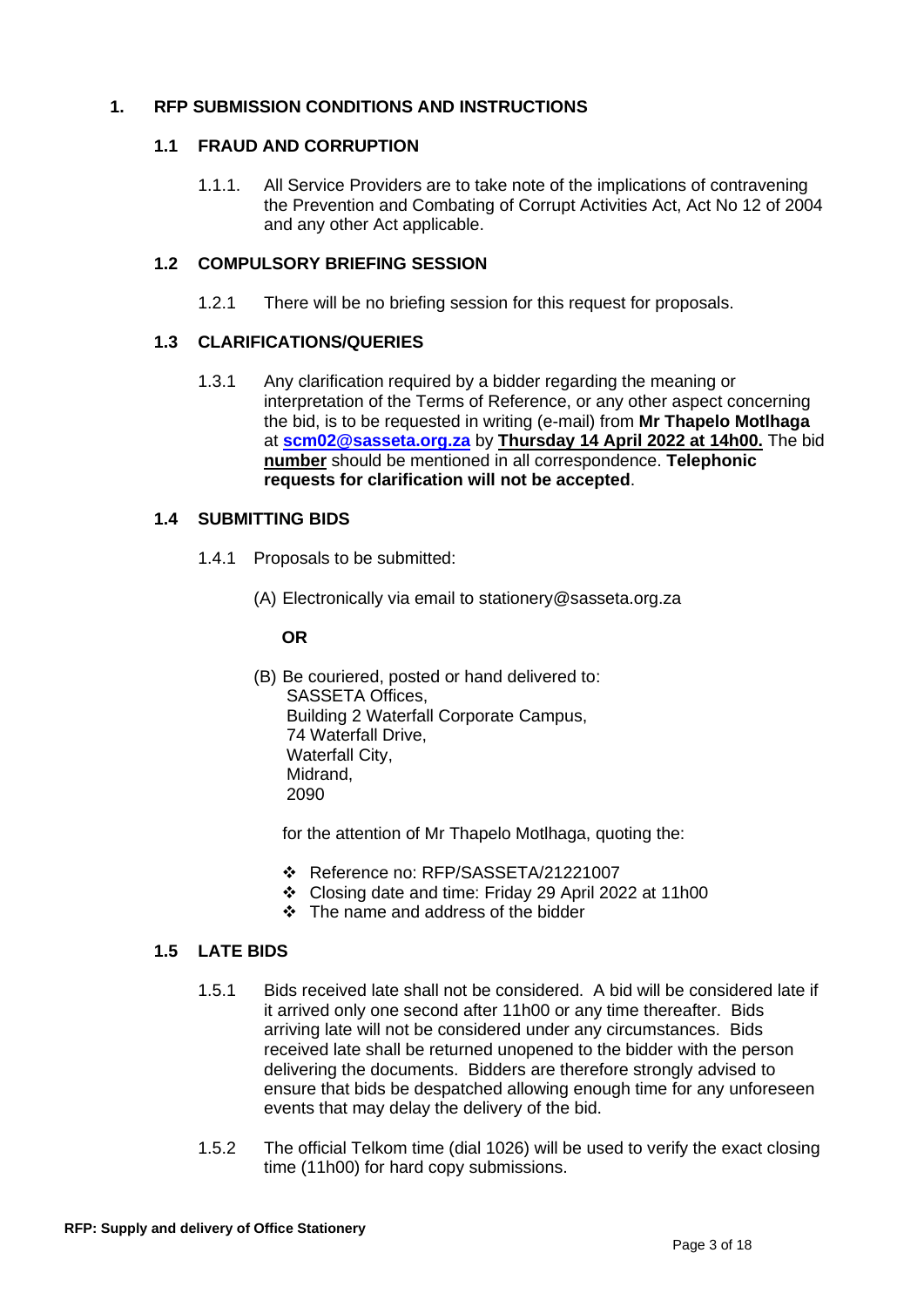1.5.3 Bids sent to SASSETA via normal post or any other mechanism shall be deemed to be received at the date and time of arrival at the SASSETA premises (tender/bid box or email) by 11h00 on the closing date. Bids received at the physical address after the closing date and time of the bid, shall therefore be deemed to be received late.

## **1.6 DIRECTIONS TO SASSETA OFFICE FOR DELIVERY OF BIDS**

- 1.6.1 Directions to SASSETA offices are attached as **Annexure B** to this document.
- 1.6.2 **Bidders submitting their proposal in hard copy should allow time to access the premises due to security arrangements that need to be observed.**

# **1.7 FORMAT OF BIDS**

- 1.7.1 Bidders to complete all the necessary bid documents and undertakings required in this bid document. Bidders are advised that their bid should be concise, written in plain English and simply presented.
- 1.7.2 Bidders are to set out their bid in the following format:

# **Part 1: Invitation to Bid (SBD 1)**

Bidders to complete and submit the Invitation to Bid document.

## **Part 2: Pricing (SBD 3.1)**

Bidders to complete SBD 3.1 as attached to this request in full and to submit their own detailed quotation on their Company letterhead inclusive of VAT and any other costs as per the requirements of the Terms of Reference.

Bidders to also complete Annexure C for unit prices of each stationery item.

## **Part 3: Declaration of Interest (SBD 4)**

Each party to the bid to complete and submit the Declaration of Interest.

## **Part 4: General Conditions of Contract**

The submitted General Conditions of Contract must be initialled on each page.

## **Part 5: Bidders National Treasury CSD registration report**

Bidders to submit their CSD report indicating the validity of the bidder's registration. Directors listed on SBD 4 to be the same as those listed on the CSD report.

## **Part 6: Bidder's quotation on their Company letterhead**

Bidders to attach a quotation on the Company letterhead inclusive of VAT and any other applicable costs.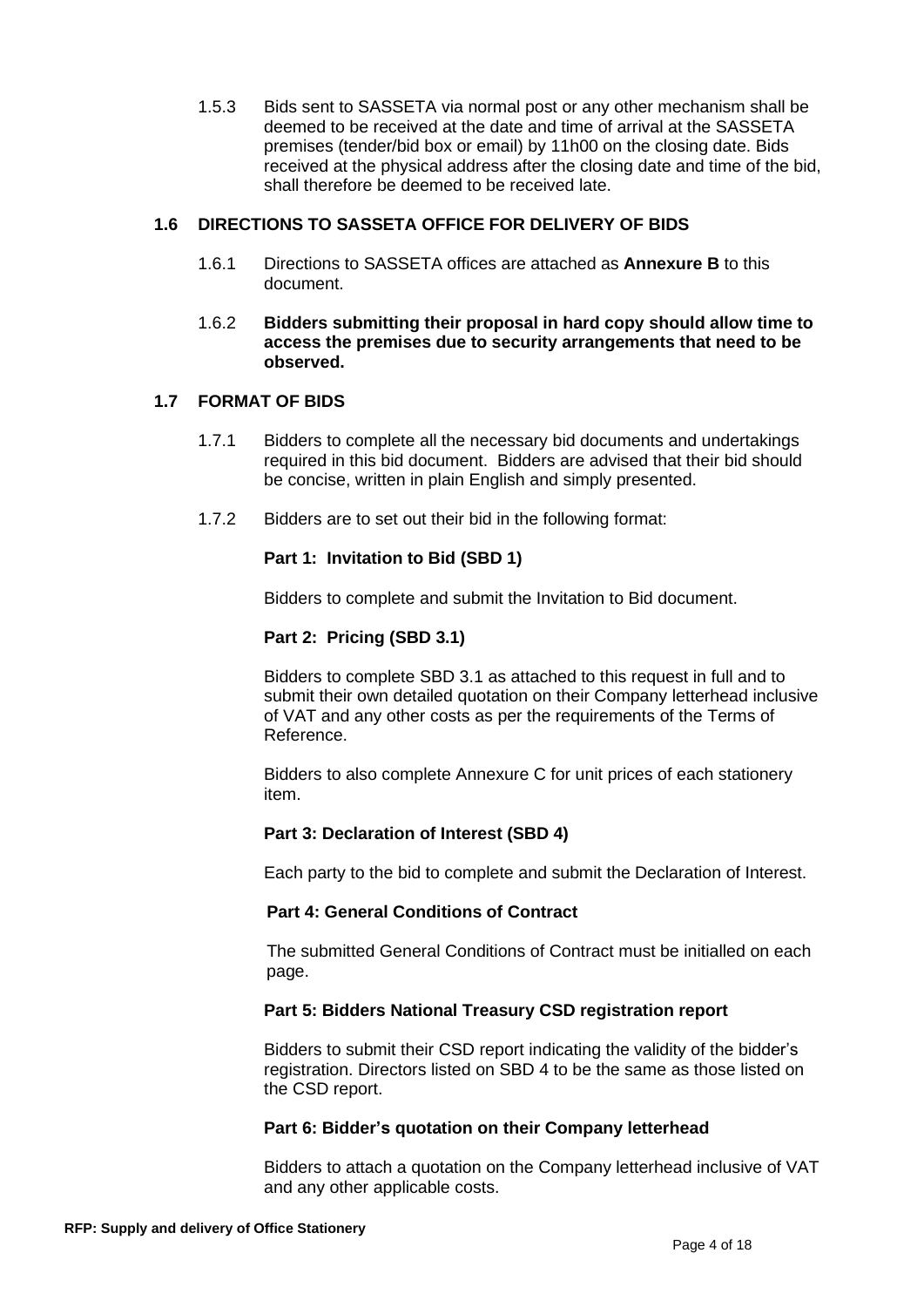# **Part 7: Signed Reference letters**

Bidders to submit a minimum of five (5) signed reference letters on a client's letterhead demonstrating experience in supply and delivery of office stationery.

## **Part 8: Bank Guarantee Cheque/letter**

Bidders will be required to submit a bank guaranteed cheque/letter of a minimum of R150 000, as proof of ability to deliver.

## **Part 9: Submission of Annexure C**

Bidders to complete and submit the Stationery items list (Annexure C) without any alterations.

### **1.8 NEGOTIATION**

- 1.8.1 SASSETA has the right to enter into negotiation with a prospective service provider regarding any terms and conditions, including price(s), of a proposed contract.
- 1.8.2 SASSETA shall not be obliged to accept the lowest of any quotation, offer or bid.
- 1.8.3 SASSETA issues this bid invitation in good faith; however, it reserves the right to:
	- Cancel or delay the selection process at any time, without explanation,
	- Not to select any of the respondents to this bid invitation, without explanation,
	- **Exclude certain services, without explanation.**
- 1.8.4 All bidders will be informed whether they have been successful or not. A contract will only be deemed to be concluded when reduced to writing in a contract form signed by the designated responsible person of both parties.

## **1.9 REASONS FOR REJECTION**

- 1.9.1 SASSETA shall reject a bid for the award of a contract if the recommended bidder has committed a proven corrupt or fraudulent act in competing for the particular contract.
- 1.9.2 SASSETA may disregard the bid of any bidder if that bidder, or any of its directors:
	- 1.9.2.1 have abused the Supply Chain Management systems of SASSETA.
	- 1.9.2.2 have committed proven fraud or any other improper conduct in relation to such systems.
	- 1.9.2.3 have failed to perform on any previous contract and the proof exists.
- 1.9.3 Such actions shall be communicated to the National Treasury.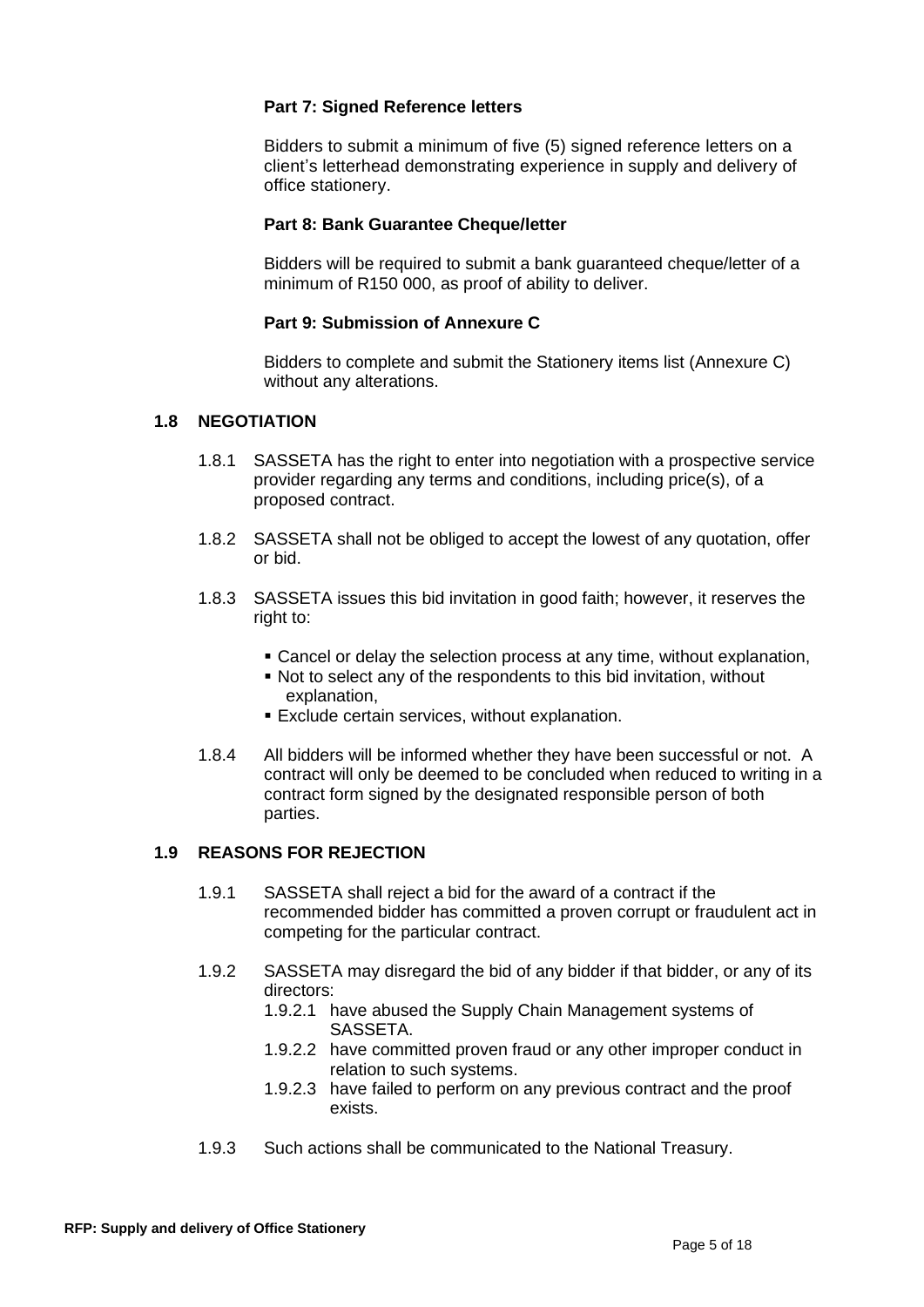# **2. TERMS OF REFERENCE**

# **2.1 BACKGROUND**

2.1.1 The Safety and Security Sector Education and Training Authority (SASSETA) was established on 1 July 2005. It is one of the twenty-one (21) Sector Education and Training Authorities (SETAs) established in terms of the Skills Development Act (Act 97 of 1998) as amended. SASSETA's licence has been renewed until 31st March 2030. SASSETA is classified as a schedule 3A Public Entity in terms of the Public Finance Management Act, (Act 1 of 1999, as amended). SASSETA reports to the Department of Higher Education and Training (DHET).

# **2.2 PRODUCT/SERVICE**

2.2.1 SASSETA would like to appoint a panel of three (3) service providers to supply and deliver office stationery from date of appointment until  $31<sup>st</sup>$ March 2025. The items requested are attached on Annexure C (i.e., the excel document)

# **2.3 TIMEFRAMES FOR DELIVERY OF THE WORK**

- 2.3.1 The duration of the contract will be from date of appointment until  $31<sup>st</sup>$ March 2025.
- 2.3.2 The appointment on this panel will be rotated with each request.
- 2.3.3 It is expected that the appointed service providers deliver within 72 hours of receiving a signed request from SASSETA.
- 2.3.4 Stationery will be ordered on ad-hoc basis from either of the appointed service providers.

## **2.4 EXPERIENCE OF THE BIDDER**

2.4.1 The bidder to submit a minimum of five (5) reference letters demonstrating experience in the supply and delivery of office stationery from current/ previous clients.

## **2.5 MANDATORY DOCUMENTS FOR SUBMISSION**

- 2.5.1 Bidders will be required to submit a bank guaranteed cheque/letter of a minimum of R150 000, as proof of ability to deliver. **Failure to submit a bank guaranteed cheque/letter of a minimum of R150 000 will lead to automatic disqualification.**
- 2.5.2 Bidders are to ensure that all items indicated on Annexure C are quoted for. **Failure to quote on all items will lead to automatic disqualification.**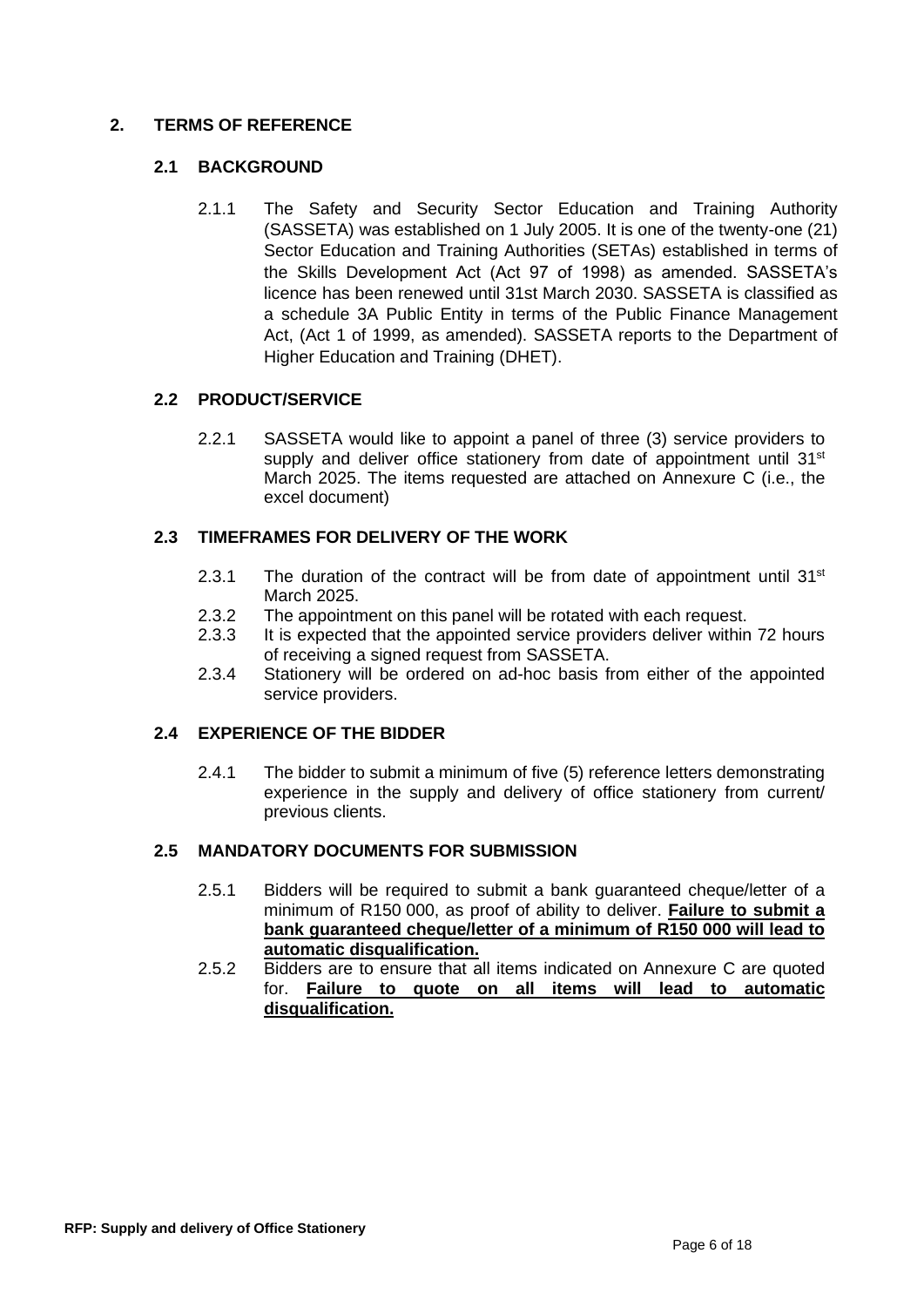## **2.6 PRICING**

- 2.6.1 Service providers are requested to quote SASSETA on a unit, box, or pack price on all items. SASSETA will pay the unit, box, or pack price as per supplier's quotation for the duration of the contract. Transport cost per delivery should be included in the quotation for delivery to SASSETA Offices.
- 2.6.2 A contingency allowance of R100 000 has been provided for. This will be utilised for any other items not specified in Annexure C that might be required in the future.
- **2.6.3 Any alteration to the Annexure C supplied will lead to disqualification of the bidder.**
- **Note 1:** Total cost as specified in Annexure C will be considered for evaluation purposes.
- **Note 2:** SASSETA will allow an annual price adjustment of CPI +2% on all items listed on (Annexure C) with exception of cartridges which will be determined by international market price fluctuations. These price adjustments will be effected on the anniversary of the contract to the total unit cost including delivery cost and VAT. This element will only be considered or dealt with once service providers have been appointed onto the panel.
- **Note 3:** Annexure C has been set to accept a comma as a rand/cent separator. Kindly test whether your unit costs sum up when added, if you experience a challenge, it may be because your system is set up to accept a full stop as a separator. Valid unit cost will align to the right.
- **Note 4:** Unit price refers to unit descriptions as per Annexure C. *Bidders should not hesitate to make enquiries if in doubt about the unit cost definition.*

### **Very important notice**

- **Also note that Annexure C has been locked.**
- **Failure to use the provided Annexure C for quoting, will lead to disqualification at evaluation stage.**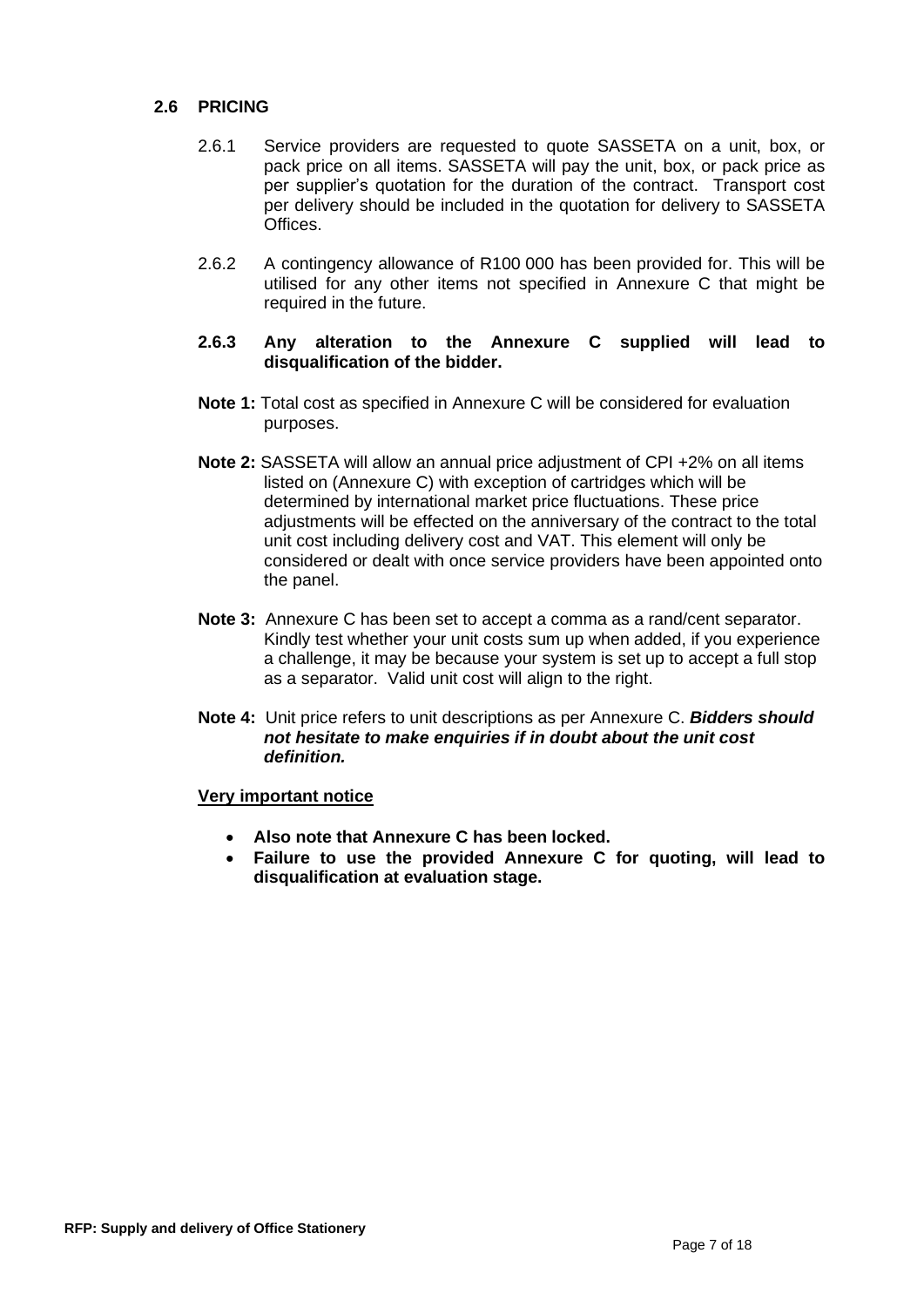# **3. PROPOSED SELECTION CRITERIA**

### **3.1.1Compliance requirements**

**3.1.1.1** All bids duly lodged will be examined to determine compliance with bidding requirements and conditions. Bids with obvious deviations from the requirements/conditions, will be eliminated from further evaluation.

### **3.1.2Conditions for selection/short listing**

3.1.2.1 All submissions will be evaluated as follows:

## **3.1.2.1.1 Phase 1 – Mandatory items**

### **Service Providers to:**

- Submit their proposal by the closing date and time. **Proposals received after the closing date and time will be automatically disqualified.**
- Register their hard-copy submission in the tender register at SASSETA reception. **Proposals not registered in the tender submission register will be automatically disqualified.**
- submit a bank guaranteed cheque/letter of a minimum of R150 000, as proof of ability to deliver. **Non-submission of the bank guaranteed cheque/letter of a minimum of R150 000 will lead to automatic disqualification.**
- complete and submit Annexure C without any alterations. **Failure to use the provided Annexure C for quoting, will lead to disqualification at evaluation stage**.
- complete and submit all Standard Bidding Documents (SBD) forms mentioned above on page 2 of this document, namely: SBD1, SBD3.1 and SBD4.
- Bidders to be registered on the National Treasury Central Supplier Database (CSD) by the closing date and time of this request for quotation. Bidders are to provide SASSETA with a copy of their CSD registration report downloaded from the National Treasury CSD Website.
- Initial each page of the General Condition of Contract (Annexure A) and submit with the proposal

# **3.1.2.1.2 Phase 2 – Functionality evaluations**

## **Functionality Evaluation**

All shortlisted proposals from phase 1 will be evaluated on the criteria provided in the table below. The proposals of all service providers will be rated on a scale of 0 to 1 as follows:

- 0: Document not submitted/ Unacceptable/ does not meet set criteria
- 1: Meets the requirements/Exceptional mastery of the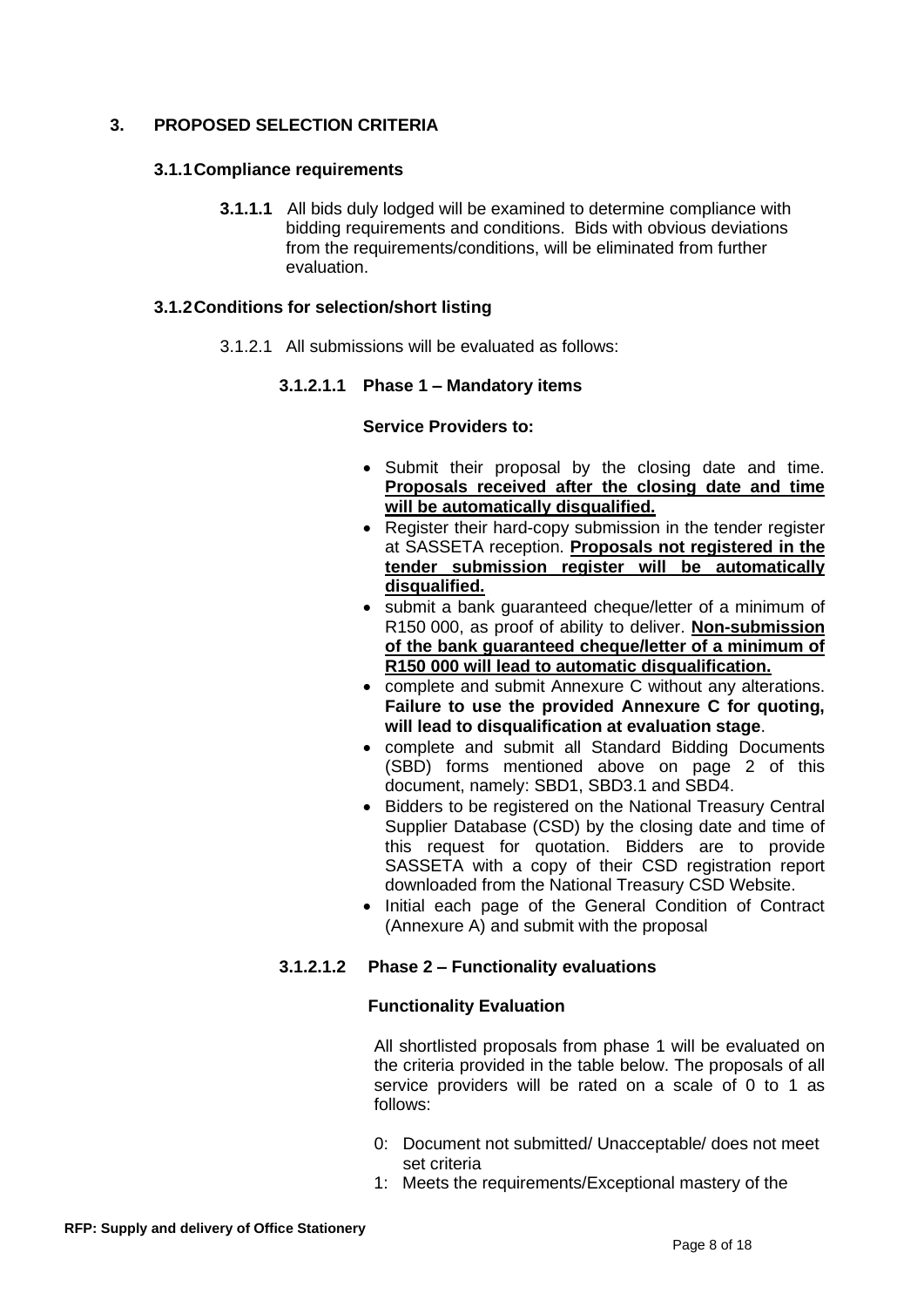requirement should ensure extremely effective performance.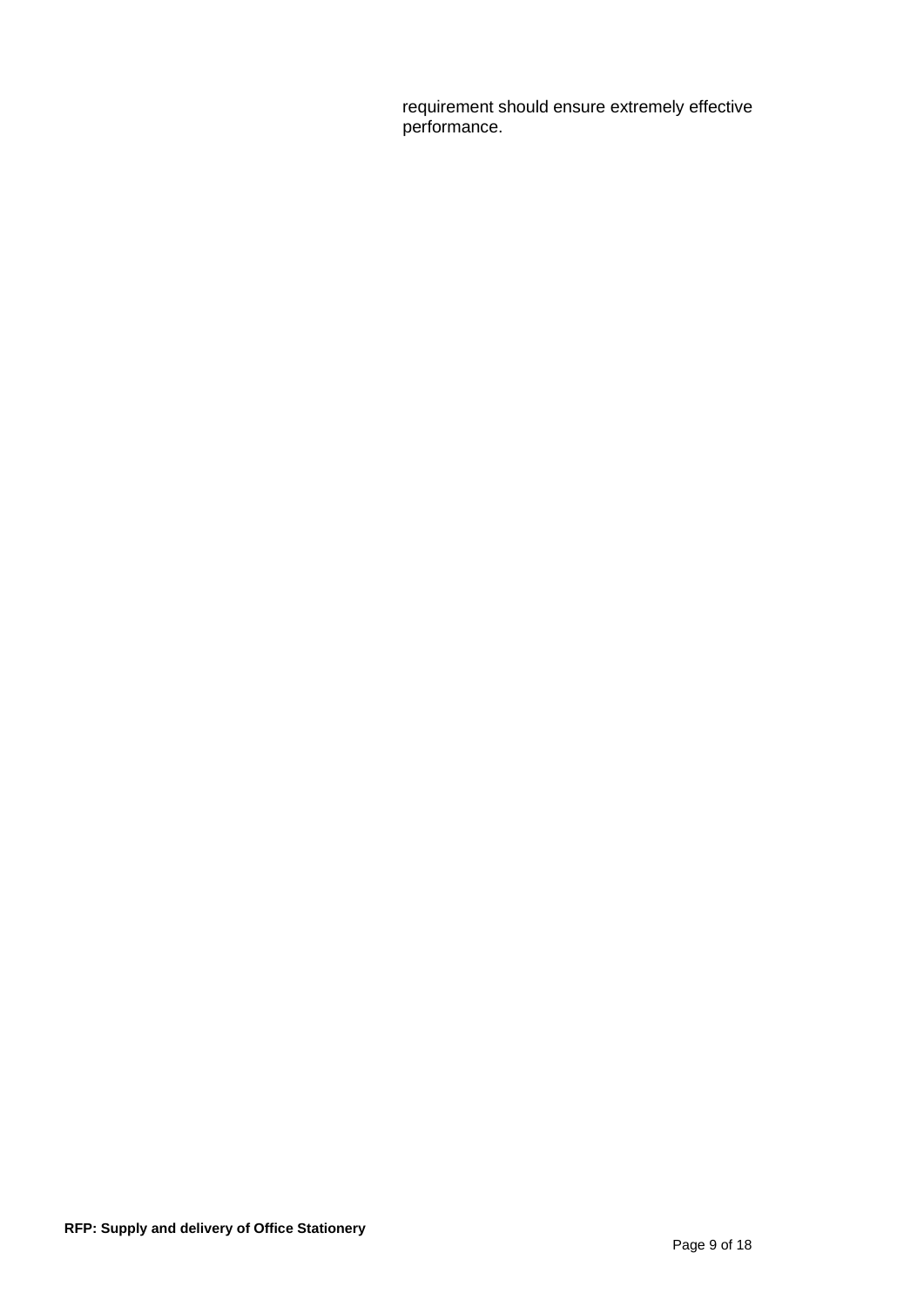| <b>ELEMENT</b>                                                                      |         | <b>FUNCTIONALITY EVALUATION</b>                                                                                                                                  | Weight |
|-------------------------------------------------------------------------------------|---------|------------------------------------------------------------------------------------------------------------------------------------------------------------------|--------|
| Suitability of bidder to perform the task                                           | Rating  |                                                                                                                                                                  |        |
|                                                                                     | $0 - 1$ | <b>Evaluation criteria</b>                                                                                                                                       |        |
|                                                                                     |         | Non-submission of signed reference letters or less than five (5) relevant signed                                                                                 | 100%   |
| A bidder to submit a minimum of five (5)<br>signed reference letters on a client's  |         | letters relating to supply and delivery of Office Stationery submitted                                                                                           |        |
| letterhead demonstrating experience in<br>supply and delivery of office stationery. |         | The bidder submitted five (5) or more signed reference letters demonstrating<br>experience in the supply and delivery of office stationery from current/previous |        |
| $(100$ points)                                                                      |         | clients                                                                                                                                                          |        |

**NB: Bidders are required to meet the threshold of 100% on functionality evaluation. If a bidder fails to score 100% on functionality, the bid will be disregarded from further consideration.**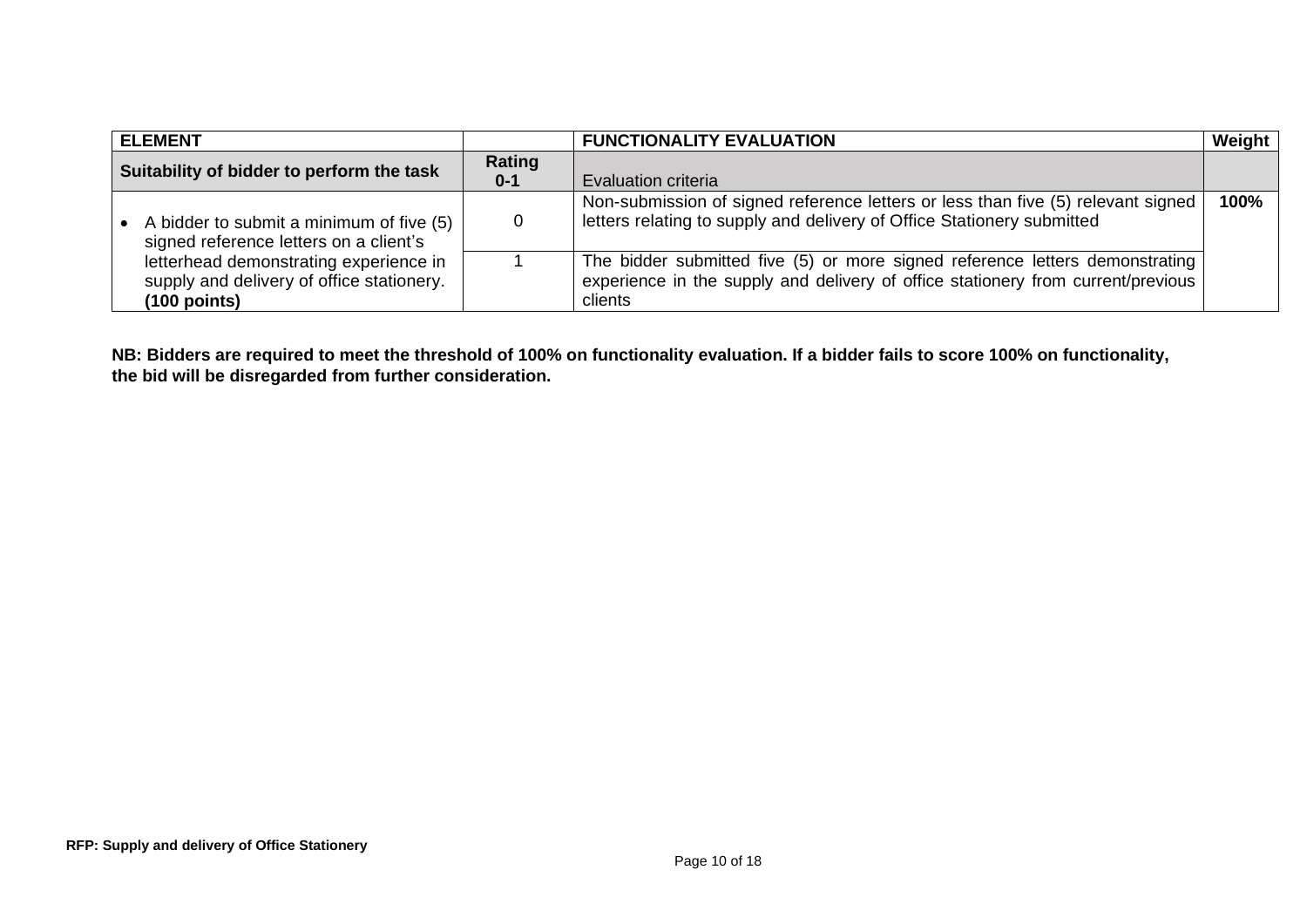### **3.1.2.1.3 Phase 3 – Price**

**3.1.2.1.3.1** The value of this bid is estimated not to exceed R50 000 000 **(all applicable taxes included).** 

| <b>Evaluation Criterion on Price</b>       |     |
|--------------------------------------------|-----|
| Relative competitiveness of proposed price | 100 |
| <b>I TOTAL FOR PRICE</b>                   | 100 |

# **3.1.3 ADJUDICATION OF BID**

The Bid Adjudication Committee will consider the recommendations of the Bid Evaluation Committee (BEC) and make a recommendation to the Award Authority to make the final award. The successful bidder will usually be the service provider submitted the lowest bid price based on firm, verifiable and justifiable grounds, or no award at all.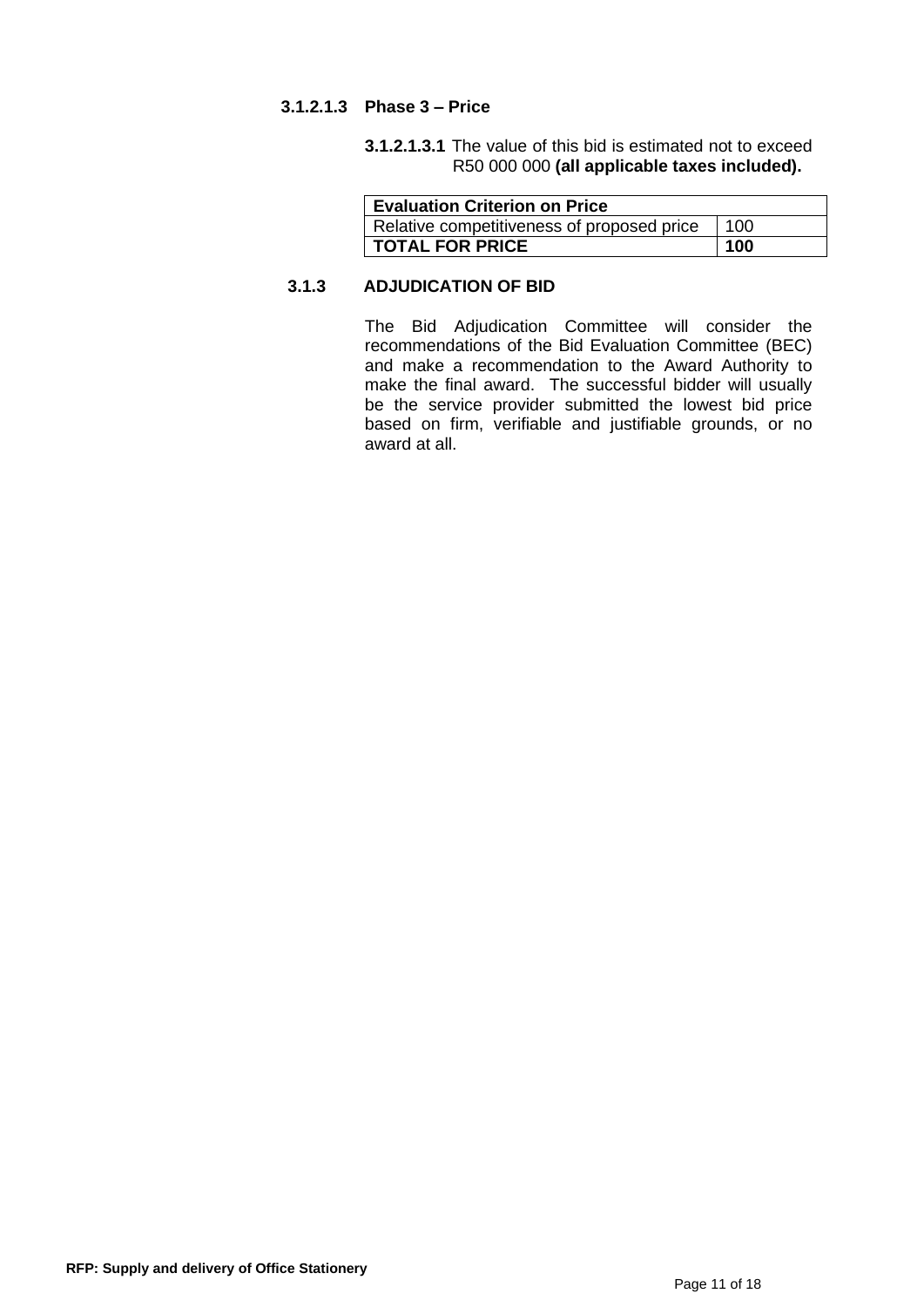# **PART A - INVITATION TO BID**

| YOU ARE HEREBY INVITED TO BID FOR REQUIREMENTS OF THE (NAME OF DEPARTMENT/ PUBLIC ENTITY)                                |                                                                                                            |                                                                                                                 |               |                 |                                        |            |                                                                                                                        |
|--------------------------------------------------------------------------------------------------------------------------|------------------------------------------------------------------------------------------------------------|-----------------------------------------------------------------------------------------------------------------|---------------|-----------------|----------------------------------------|------------|------------------------------------------------------------------------------------------------------------------------|
| <b>BID NUMBER:</b>                                                                                                       |                                                                                                            | RFP/SASSETA/21221007                                                                                            | CLOSING DATE: |                 | 29 April 2022                          |            | <b>CLOSING TIME:</b><br>11h00                                                                                          |
|                                                                                                                          | Appointment of a panel of three (3) service providers to supply and deliver office stationery from date of |                                                                                                                 |               |                 |                                        |            |                                                                                                                        |
| <b>DESCRIPTION</b>                                                                                                       |                                                                                                            | appointment until 31 <sup>st</sup> March 2025                                                                   |               |                 |                                        |            |                                                                                                                        |
| <b>PROPOSALS TO BE EMAILED:</b>                                                                                          |                                                                                                            |                                                                                                                 |               |                 |                                        |            |                                                                                                                        |
|                                                                                                                          |                                                                                                            | Proposals to be submitted electronically via email to stationery@sasseta.org.za OR be couriered, posted or hand |               |                 |                                        |            |                                                                                                                        |
|                                                                                                                          |                                                                                                            |                                                                                                                 |               |                 |                                        |            | delivered to SASSETA Offices, Building 2 Waterfall Corporate Campus, 74 Waterfall Drive, Waterfall City, Midrand, 2090 |
| for the attention of Mr Thapelo Motlhaga                                                                                 |                                                                                                            | <b>BIDDING PROCEDURE ENQUIRIES MAY BE DIRECTED</b>                                                              |               |                 |                                        |            |                                                                                                                        |
| <b>TO</b>                                                                                                                |                                                                                                            |                                                                                                                 |               |                 |                                        |            | TECHNICAL ENQUIRIES MAY BE DIRECTED TO:                                                                                |
| <b>CONTACT PERSON</b>                                                                                                    |                                                                                                            | <b>Mr Thapelo Motlhaga</b>                                                                                      |               |                 | <b>CONTACT PERSON</b>                  |            | <b>Mr Thapelo Motihaga</b>                                                                                             |
| <b>E-MAIL ADDRESS</b>                                                                                                    |                                                                                                            | Scm02@sasseta.org.za                                                                                            |               |                 | <b>E-MAIL ADDRESS</b>                  |            | Scm02@sasseta.org.za                                                                                                   |
| <b>SUPPLIER INFORMATION</b>                                                                                              |                                                                                                            |                                                                                                                 |               |                 |                                        |            |                                                                                                                        |
| NAME OF BIDDER                                                                                                           |                                                                                                            |                                                                                                                 |               |                 |                                        |            |                                                                                                                        |
| POSTAL ADDRESS                                                                                                           |                                                                                                            |                                                                                                                 |               |                 |                                        |            |                                                                                                                        |
| <b>STREET ADDRESS</b>                                                                                                    |                                                                                                            |                                                                                                                 |               |                 |                                        |            |                                                                                                                        |
| <b>TELEPHONE NUMBER</b>                                                                                                  |                                                                                                            | <b>CODE</b>                                                                                                     |               |                 | <b>NUMBER</b>                          |            |                                                                                                                        |
| <b>CELLPHONE NUMBER</b>                                                                                                  |                                                                                                            |                                                                                                                 |               |                 |                                        |            |                                                                                                                        |
| <b>FACSIMILE NUMBER</b>                                                                                                  |                                                                                                            | CODE                                                                                                            |               |                 | <b>NUMBER</b>                          |            |                                                                                                                        |
| <b>E-MAIL ADDRESS</b>                                                                                                    |                                                                                                            |                                                                                                                 |               |                 |                                        |            |                                                                                                                        |
| <b>VAT REGISTRATION</b><br><b>NUMBER</b>                                                                                 |                                                                                                            |                                                                                                                 |               |                 |                                        |            |                                                                                                                        |
| <b>SUPPLIER</b>                                                                                                          |                                                                                                            | <b>TAX</b>                                                                                                      |               |                 | <b>CENTRAL</b>                         |            |                                                                                                                        |
| <b>COMPLIANCE STATUS</b>                                                                                                 |                                                                                                            | <b>COMPLIANCE</b><br><b>SYSTEM PIN:</b>                                                                         |               | <b>OR</b>       | <b>SUPPLIER</b><br><b>DATABASE No:</b> |            | MAAA                                                                                                                   |
| <b>B-BBEE STATUS LEVEL</b>                                                                                               |                                                                                                            | <b>TICK APPLICABLE BOXI</b>                                                                                     |               |                 | <b>B-BBEE STATUS</b>                   |            | <b>[TICK APPLICABLE BOX]</b>                                                                                           |
| <b>VERIFICATION</b>                                                                                                      |                                                                                                            |                                                                                                                 |               |                 | <b>LEVEL SWORN</b>                     |            |                                                                                                                        |
| <b>CERTIFICATE</b>                                                                                                       |                                                                                                            | $\Box$ Yes                                                                                                      | $\Box$ No     | AFFIDAVIT       |                                        | $\Box$ Yes | $\Box$ No                                                                                                              |
|                                                                                                                          |                                                                                                            |                                                                                                                 |               |                 |                                        |            |                                                                                                                        |
|                                                                                                                          |                                                                                                            |                                                                                                                 |               |                 |                                        |            | [A B-BBEE STATUS LEVEL VERIFICATION CERTIFICATE/ SWORN AFFIDAVIT (FOR EMES & QSEs) MUST BE                             |
|                                                                                                                          |                                                                                                            | <b>SUBMITTED IN ORDER TO QUALIFY FOR PREFERENCE POINTS FOR B-BBEET</b>                                          |               |                 |                                        |            |                                                                                                                        |
| ARE YOU THE                                                                                                              |                                                                                                            |                                                                                                                 |               |                 | ARE YOU A FOREIGN                      |            |                                                                                                                        |
| <b>ACCREDITED</b>                                                                                                        |                                                                                                            |                                                                                                                 |               |                 | <b>BASED SUPPLIER</b>                  |            |                                                                                                                        |
| REPRESENTATIVE IN<br><b>SOUTH AFRICA FOR</b>                                                                             |                                                                                                            | $\Box$ Yes                                                                                                      | $\square$ No  |                 | FOR THE GOODS                          |            | $\Box$ Yes $\Box$ No                                                                                                   |
| THE GOODS                                                                                                                |                                                                                                            |                                                                                                                 |               |                 | <b>/SERVICES/WORKS</b>                 |            |                                                                                                                        |
| /SERVICES /WORKS                                                                                                         |                                                                                                            | [IF YES ENCLOSE PROOF]                                                                                          |               | <b>OFFERED?</b> |                                        |            | [IF YES, ANSWER PART B:3]                                                                                              |
| OFFERED?                                                                                                                 |                                                                                                            |                                                                                                                 |               |                 |                                        |            |                                                                                                                        |
| <b>QUESTIONNAIRE TO BIDDING FOREIGN SUPPLIERS</b>                                                                        |                                                                                                            |                                                                                                                 |               |                 |                                        |            |                                                                                                                        |
| IS THE ENTITY A RESIDENT OF THE REPUBLIC OF SOUTH AFRICA (RSA)?<br>YES $\Box$ NO                                         |                                                                                                            |                                                                                                                 |               |                 |                                        |            |                                                                                                                        |
|                                                                                                                          |                                                                                                            | DOES THE ENTITY HAVE A BRANCH IN THE RSA?                                                                       |               |                 |                                        |            | YES $\Box$ NO                                                                                                          |
| YES $\Box$ NO<br>DOES THE ENTITY HAVE A PERMANENT ESTABLISHMENT IN THE RSA?                                              |                                                                                                            |                                                                                                                 |               |                 |                                        |            |                                                                                                                        |
|                                                                                                                          |                                                                                                            | DOES THE ENTITY HAVE ANY SOURCE OF INCOME IN THE RSA?                                                           |               |                 |                                        |            | YES $\Box$ NO                                                                                                          |
| IS THE ENTITY LIABLE IN THE RSA FOR ANY FORM OF TAXATION?<br>YES INO                                                     |                                                                                                            |                                                                                                                 |               |                 |                                        |            |                                                                                                                        |
|                                                                                                                          | IF THE ANSWER IS "NO" TO ALL OF THE ABOVE, THEN IT IS NOT A REQUIREMENT TO REGISTER FOR A TAX              |                                                                                                                 |               |                 |                                        |            |                                                                                                                        |
| COMPLIANCE STATUS SYSTEM PIN CODE FROM THE SOUTH AFRICAN REVENUE SERVICE (SARS) AND IF<br>NOT REGISTER AS PER 2.3 BELOW. |                                                                                                            |                                                                                                                 |               |                 |                                        |            |                                                                                                                        |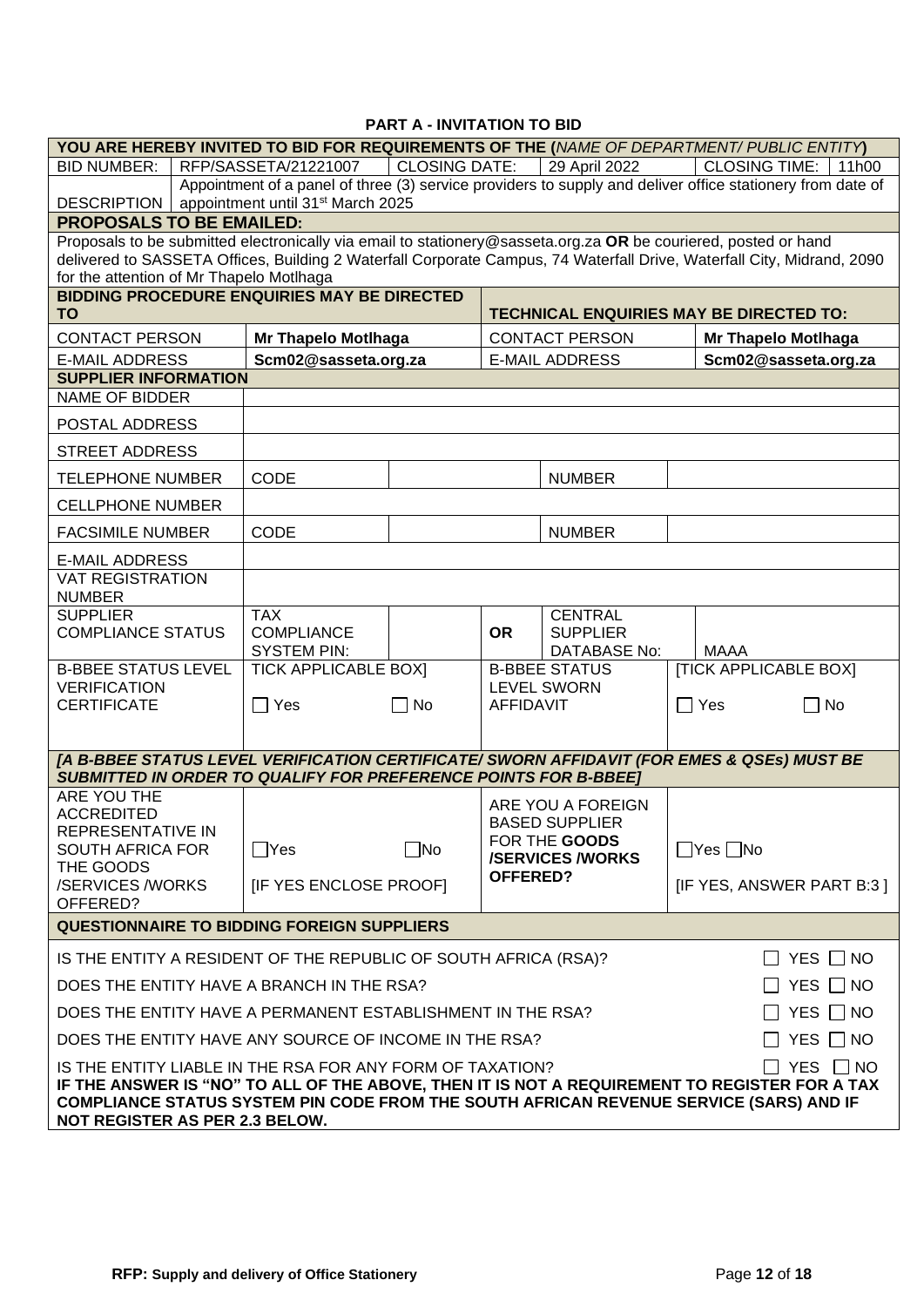#### **PART B**

#### **TERMS AND CONDITIONS FOR BIDDING**

|    | 1.1. BIDS MUST BE DELIVERED BY THE STIPULATED TIME TO THE CORRECT ADDRESS. LATE<br>BIDS WILL NOT BE ACCEPTED FOR CONSIDERATION.                                                                                                                         |
|----|---------------------------------------------------------------------------------------------------------------------------------------------------------------------------------------------------------------------------------------------------------|
|    | 1.2. ALL BIDS MUST BE SUBMITTED ON THE OFFICIAL FORMS PROVIDED-(NOT TO BE RE-<br>TYPED) OR IN THE MANNER PRESCRIBED IN THE BID DOCUMENT.                                                                                                                |
|    | 1.3. THIS BID IS SUBJECT TO THE PREFERENTIAL PROCUREMENT POLICY FRAMEWORK ACT,<br>2000 AND THE PREFERENTIAL PROCUREMENT REGULATIONS, 2017, THE GENERAL<br>CONDITIONS OF CONTRACT (GCC) AND, IF APPLICABLE, ANY OTHER SPECIAL<br>CONDITIONS OF CONTRACT. |
|    | 1.4. THE SUCCESSFUL BIDDER WILL BE REQUIRED TO FILL IN AND SIGN A WRITTEN<br><b>CONTRACT FORM (SBD7).</b>                                                                                                                                               |
| 2. | <b>TAX COMPLIANCE REQUIREMENTS</b>                                                                                                                                                                                                                      |
|    | 2.1 BIDDERS MUST ENSURE COMPLIANCE WITH THEIR TAX OBLIGATIONS.                                                                                                                                                                                          |
|    | 2.2 BIDDERS ARE REQUIRED TO SUBMIT THEIR UNIQUE PERSONAL IDENTIFICATION NUMBER<br>(PIN) ISSUED BY SARS TO ENABLE THE ORGAN OF STATE TO VERIFY THE TAXPAYER'S<br>PROFILE AND TAX STATUS.                                                                 |
|    | 2.3 APPLICATION FOR TAX COMPLIANCE STATUS (TCS) PIN MAY BE MADE VIA E-FILING<br>THROUGH THE SARS WEBSITE WWW.SARS.GOV.ZA.                                                                                                                               |
|    | 2.4 BIDDERS MAY ALSO SUBMIT A PRINTED TCS CERTIFICATE TOGETHER WITH THE BID.                                                                                                                                                                            |
|    | 2.5 IN BIDS WHERE CONSORTIA / JOINT VENTURES / SUB-CONTRACTORS ARE INVOLVED.<br>EACH PARTY MUST SUBMIT A SEPARATE TCS CERTIFICATE / PIN / CSD NUMBER.                                                                                                   |
|    | 2.6 WHERE NO TCS IS AVAILABLE BUT THE BIDDER IS REGISTERED ON THE CENTRAL<br>SUPPLIER DATABASE (CSD), A CSD NUMBER MUST BE PROVIDED.                                                                                                                    |
|    | 2.7 NO BIDS WILL BE CONSIDERED FROM PERSONS IN THE SERVICE OF THE STATE,<br>COMPANIES WITH DIRECTORS WHO ARE PERSONS IN THE SERVICE OF THE STATE, OR<br>CLOSE CORPORATIONS WITH MEMBERS PERSONS IN THE SERVICE OF THE STATE."                           |
|    |                                                                                                                                                                                                                                                         |

#### **NB: FAILURE TO PROVIDE / OR COMPLY WITH ANY OF THE ABOVE PARTICULARS MAY RENDER THE BID INVALID**.

**1. BID SUBMISSION:**

| <b>NAME OF SIGNATORY</b> |  |
|--------------------------|--|
|                          |  |

#### **SIGNATURE OF BIDDER:** ……………………………………………

**N/B**.: If a Company has one director as listed on CSD, the one Director MUST sign these documents on behalf of the Company. Any other member of the Company will require a Company Resolution to be attached to this submission signed by the duly Authorised Director. **will lead to a disqualification**

**N/B.:** If the Company has more than one Director as listed on CSD, a signed Company Resolution must be attached to confirm that the one Director can sign on behalf of the Company. Any other member of the Company will require a Company Resolution to be attached to this submission signed by the duly Authorised Directors.

| <b>CAPACITY UNDER WHICH THIS BID IS SIGNED:</b><br>(Proof of authority must be submitted e.g. company resolution) |  |
|-------------------------------------------------------------------------------------------------------------------|--|
| <b>DATE:</b>                                                                                                      |  |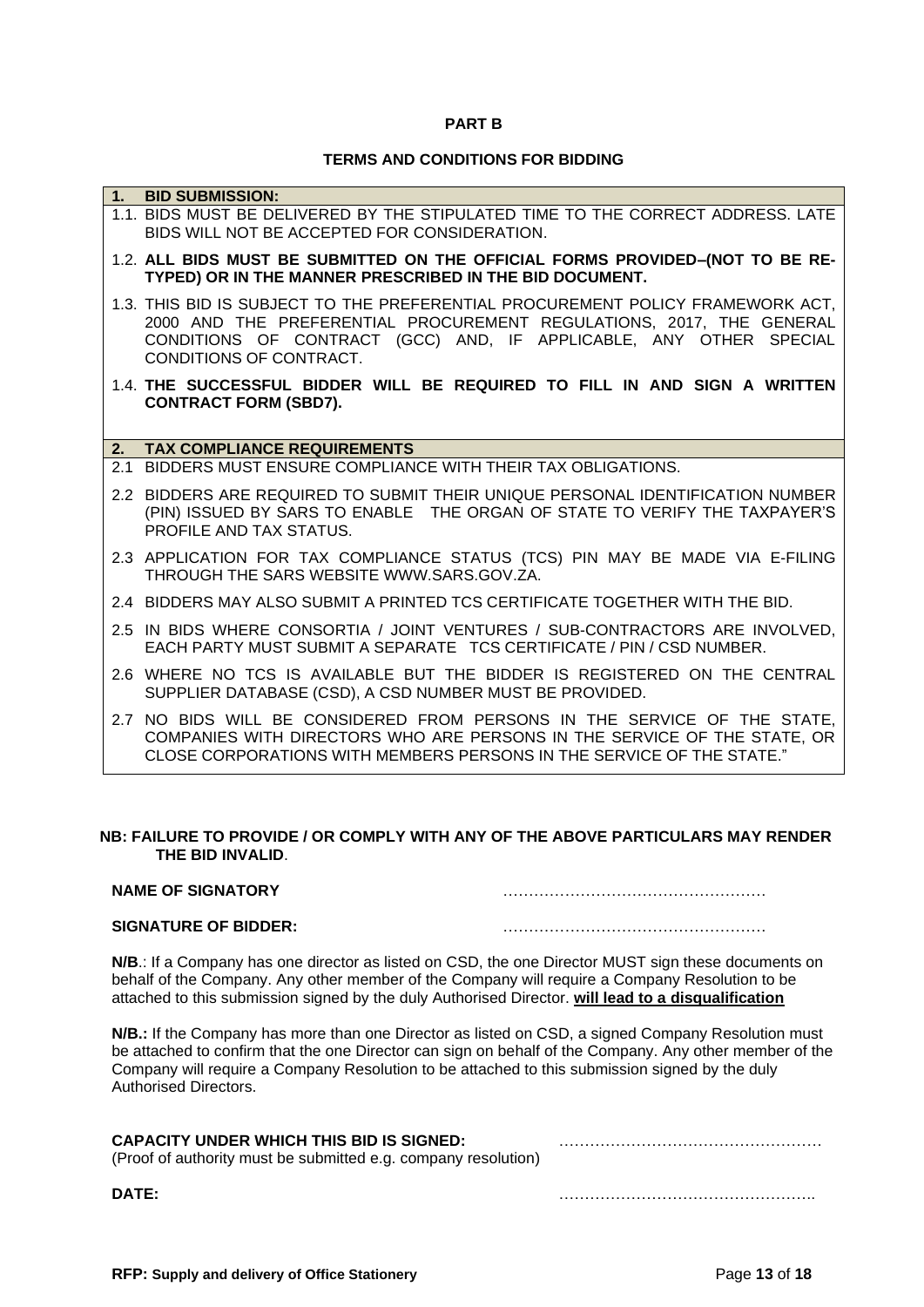### **PRICING SCHEDULE – FIRM PRICES (PURCHASES)**

### **NOTE: ONLY FIRM PRICES WILL BE ACCEPTED. NON-FIRM PRICES (INCLUDING PRICES SUBJECT TO RATES OF EXCHANGE VARIATIONS) WILL NOT BE CONSIDERED**

Name of bidder: **Name of bidder: Name of bidder: REP/SASSETA/21221007** 

Closing Time: **11:00** Closing date: **29 April 2022**

# **OFFER TO BE VALID FOR 120 DAYS FROM THE CLOSING DATE OF BID**

### **TOTAL OF CONSOLIDATED UNIT PRICES ON ANNEXURE C R\_\_\_\_\_\_\_\_\_\_\_\_\_\_\_\_\_\_\_\_\_ (Incl. of VAT)**

### **Notes on the SBD3.1 – which is in provided in excel format:**

- i. Please refer to the attached (Annexure C) excel document for pricing purposes.
- ii. Bidders are requested to populate their pricing on a unit cost basis as defined below on Note 3.
- iii. The bidders are to ensure that all items indicated on (Annexure C) are quoted for. Failure to quote on all items will lead to automatic disqualification.
- iv. The template will sum up the total.
- v. Once the SBD3.1 has been populated, the bidder is requested to print out and sign off.
- vi. A contingency allowance of R100 000 has been provided for. This will be utilised for any other items not specified in Annexure C that might be required in the future.

### **Any alteration to the SBD3.1 supplied will lead to disqualification of the bidder.**

- **Note 1:** Total cost as specified in Annexure C will be considered for evaluation purposes.
- **Note 2:** SASSETA will allow an annual price adjustment of CPI +2% on all items listed on (Annexure A) with exception of cartridges which will be determined by international market price fluctuations. These price adjustments will be effected on the anniversary of the contract to the total unit cost including delivery cost and VAT. This element will only be considered or dealt with once service providers have been appointed onto the panel.
- **Note 3:** Unit price refers to unit descriptions as per Annexure C.
- **Note4:** Annexure C has been set to accept a comma as a rand/cent separator. Kindly test whether your unit costs sum up when added, if you experience a challenge, it may be because your system is set up to accept a full stop as a separator. Valid unit cost will align to the right.

| <b>Signature</b> | <b>Date</b>    |
|------------------|----------------|
|                  |                |
| <b>Position</b>  | Name of bidder |

**(To be signed by a duly Authorised Delegate)**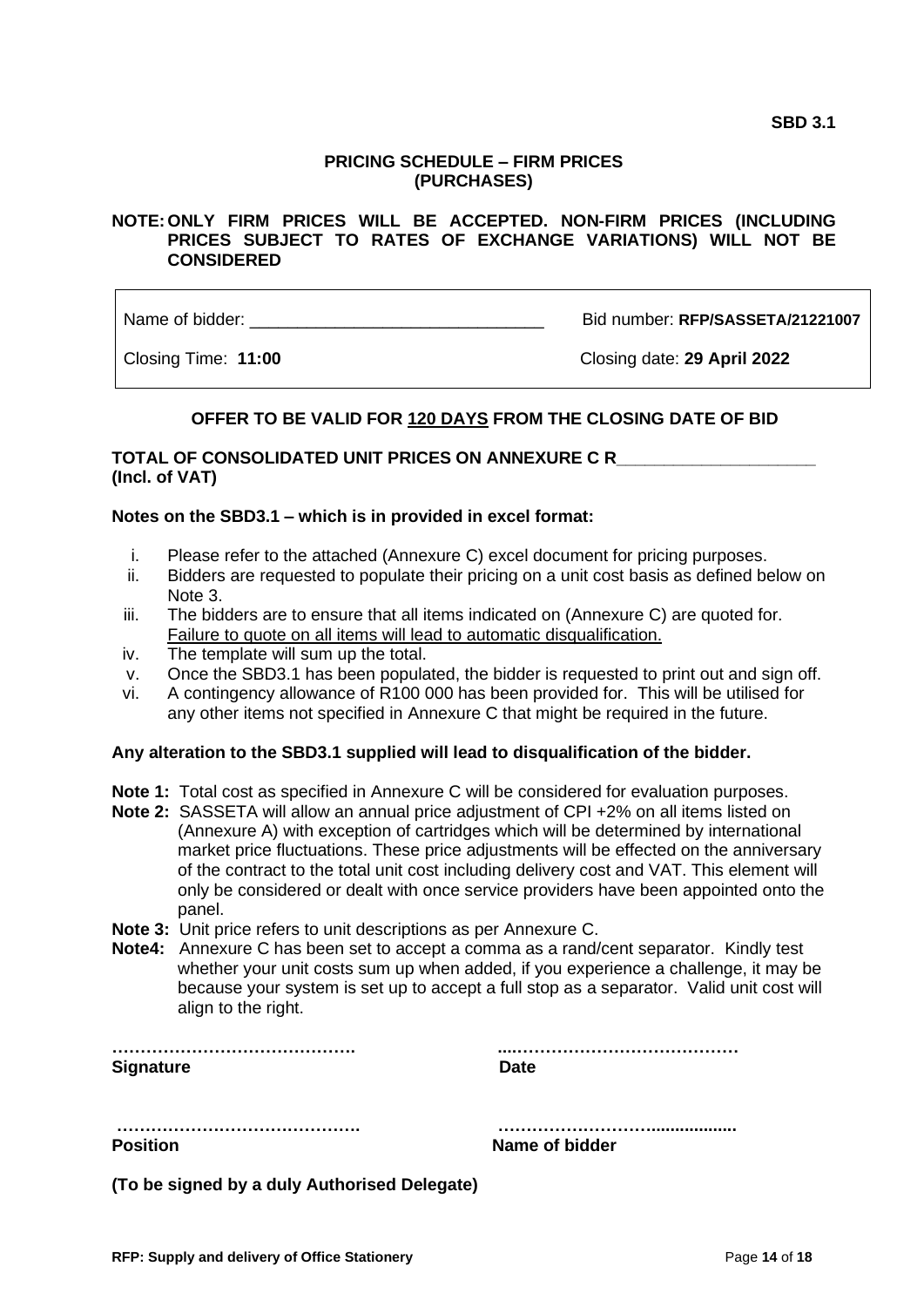### **BIDDER'S DISCLOSURE**

### **1. PURPOSE OF THE FORM**

Any person (natural or juristic) may make an offer or offers in terms of this invitation to bid. In line with the principles of transparency, accountability, impartiality, and ethics as enshrined in the Constitution of the Republic of South Africa and further expressed in various pieces of legislation, it is required for the bidder to make this declaration in respect of the details required hereunder.

Where a person/s are listed in the Register for Tender Defaulters and / or the List of Restricted Suppliers, that person will automatically be disqualified from the bid process.

### **2. Bidder's declaration**

- 2.1 Is the bidder, or any of its directors / trustees / shareholders / members / partners or any person having a controlling interest1 in the enterprise, employed by the state? **YES/NO**
- 3.1.1 If so, furnish particulars of the names, individual identity numbers, and, if applicable, state employee numbers of sole proprietor/ directors / trustees / shareholders/ members/ partners or any person having a controlling interest in the enterprise, in table below.

| <b>Full Name</b> | <b>Identity Number</b> | <b>Name of State institution</b> |  |  |
|------------------|------------------------|----------------------------------|--|--|
|                  |                        |                                  |  |  |
|                  |                        |                                  |  |  |
|                  |                        |                                  |  |  |
|                  |                        |                                  |  |  |
|                  |                        |                                  |  |  |
|                  |                        |                                  |  |  |
|                  |                        |                                  |  |  |
|                  |                        |                                  |  |  |
|                  |                        |                                  |  |  |

- 2.2 Do you, or any person connected with the bidder, have a relationship with any person who is employed by the procuring institution? **YES/NO**
- 2.2.1 If so, furnish particulars:

…………………………………………………………………………………… ……………………………………………………………………………………

2.3 Does the bidder or any of its directors / trustees / shareholders / members / partners or any person having a controlling interest in the enterprise have any interest in any other related enterprise whether or not they are bidding for this contract? **YES/NO**

<sup>1</sup> the power, by one person or a group of persons holding the majority of the equity of an enterprise, alternatively, the person/s having the deciding vote or power to influence or to direct the course and decisions of the enterprise.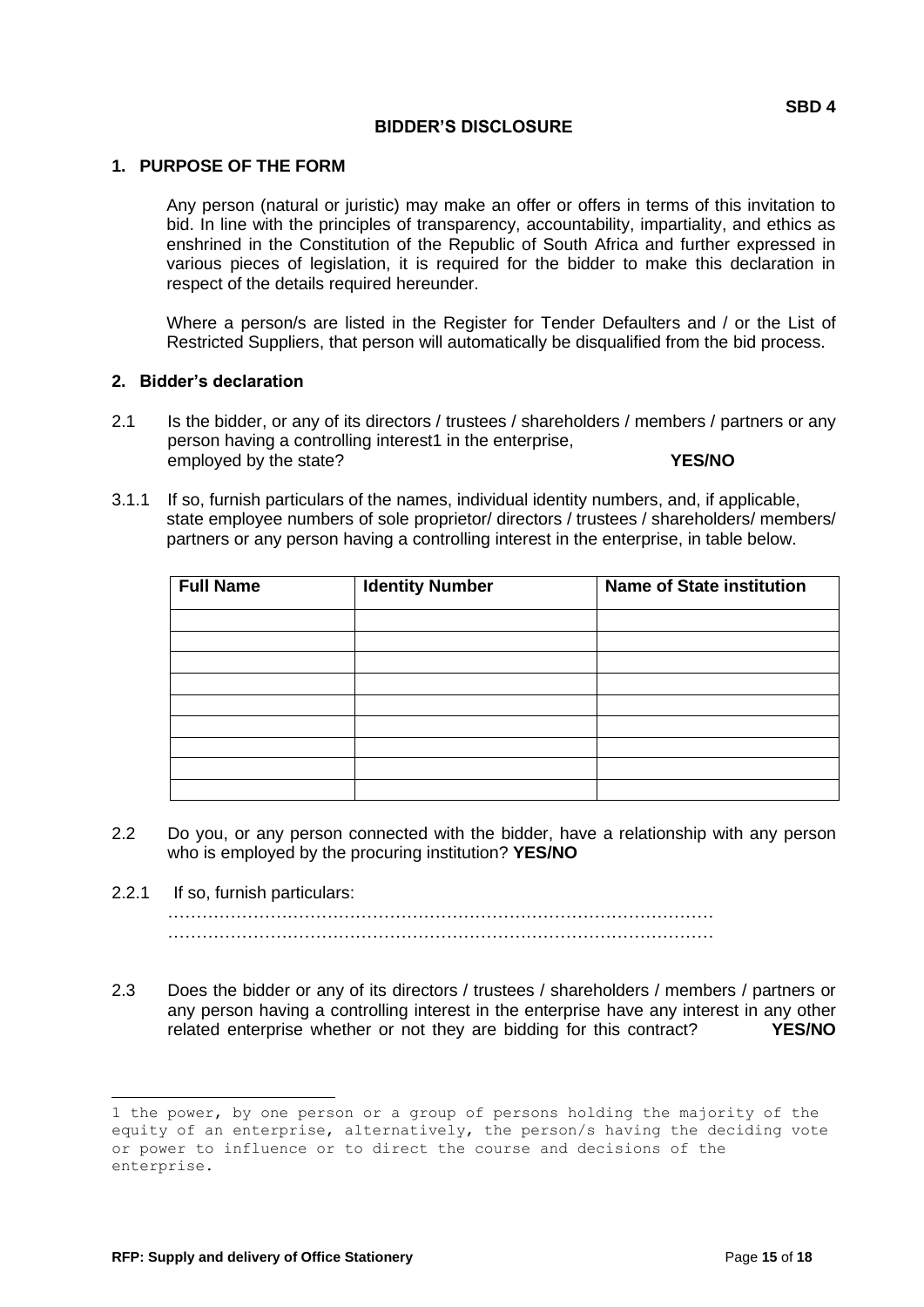### 2.3.1 If so, furnish particulars:

……………………………………………………………………………. …………………………………………………………………………….

### **3 DECLARATION**

I, the undersigned, (name)……………………………………………………………………. in submitting the accompanying bid, do hereby make the following statements that I certify to be true and complete in every respect:

- 3.1 I have read and I understand the contents of this disclosure;
- 3.2 I understand that the accompanying bid will be disqualified if this disclosure is found not to be true and complete in every respect;
- 3.3 The bidder has arrived at the accompanying bid independently from, and without consultation, communication, agreement or arrangement with any competitor. However, communication between partners in a joint venture or consortium2 will not be construed as collusive bidding.
- 3.4 In addition, there have been no consultations, communications, agreements or arrangements with any competitor regarding the quality, quantity, specifications, prices, including methods, factors or formulas used to calculate prices, market allocation, the intention or decision to submit or not to submit the bid, bidding with the intention not to win the bid and conditions or delivery particulars of the products or services to which this bid invitation relates.
- 3.4 The terms of the accompanying bid have not been, and will not be, disclosed by the bidder, directly or indirectly, to any competitor, prior to the date and time of the official bid opening or of the awarding of the contract.
- 3.5 There have been no consultations, communications, agreements or arrangements made by the bidder with any official of the procuring institution in relation to this procurement process prior to and during the bidding process except to provide clarification on the bid submitted where so required by the institution; and the bidder was not involved in the drafting of the specifications or terms of reference for this bid.
- 3.6 I am aware that, in addition and without prejudice to any other remedy provided to combat any restrictive practices related to bids and contracts, bids that are suspicious will be reported to the Competition Commission for investigation and possible imposition of administrative penalties in terms of section 59 of the Competition Act No 89 of 1998 and or may be reported to the National Prosecuting Authority (NPA) for criminal investigation and or may be restricted from conducting business with the public sector for a period not exceeding ten (10) years in terms of the Prevention and Combating of Corrupt Activities Act No 12 of 2004 or any other applicable legislation.

<sup>2</sup> Joint venture or Consortium means an association of persons for the purpose of combining their expertise, property, capital, efforts, skill and knowledge in an activity for the execution of a contract.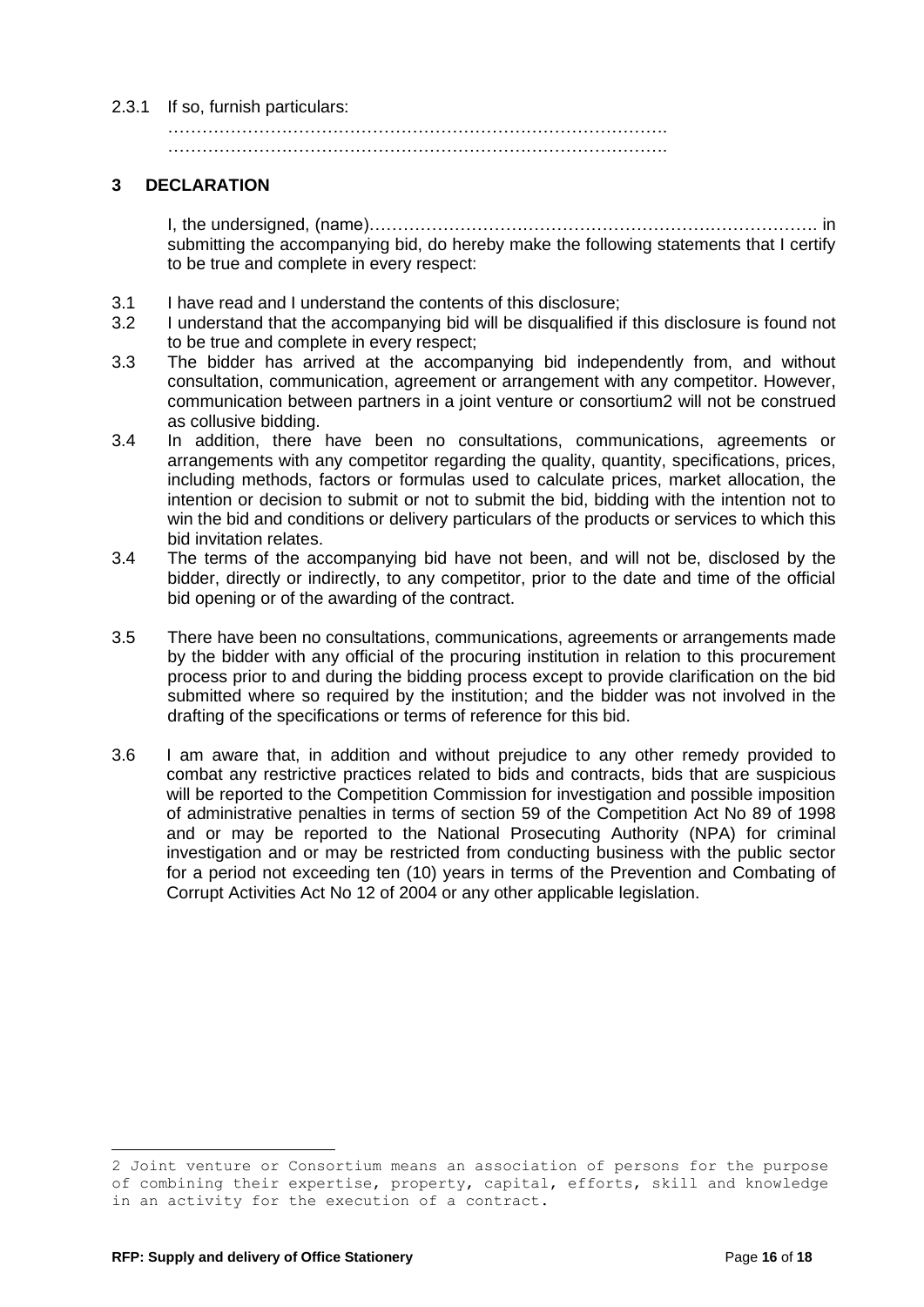I CERTIFY THAT THE INFORMATION FURNISHED IN PARAGRAPHS 1, 2 and 3 ABOVE IS CORRECT.

I ACCEPT THAT THE STATE MAY REJECT THE BID OR ACT AGAINST ME IN TERMS OF PARAGRAPH 6 OF PFMA SCM INSTRUCTION 03 OF 2021/22 ON PREVENTING AND COMBATING ABUSE IN THE SUPPLY CHAIN MANAGEMENT SYSTEM SHOULD THIS DECLARATION PROVE TO BE FALSE.

Signature Date Date

……………………………… ..……………………………………

Position **Name of bidder** 

……………………………… ………………………………………